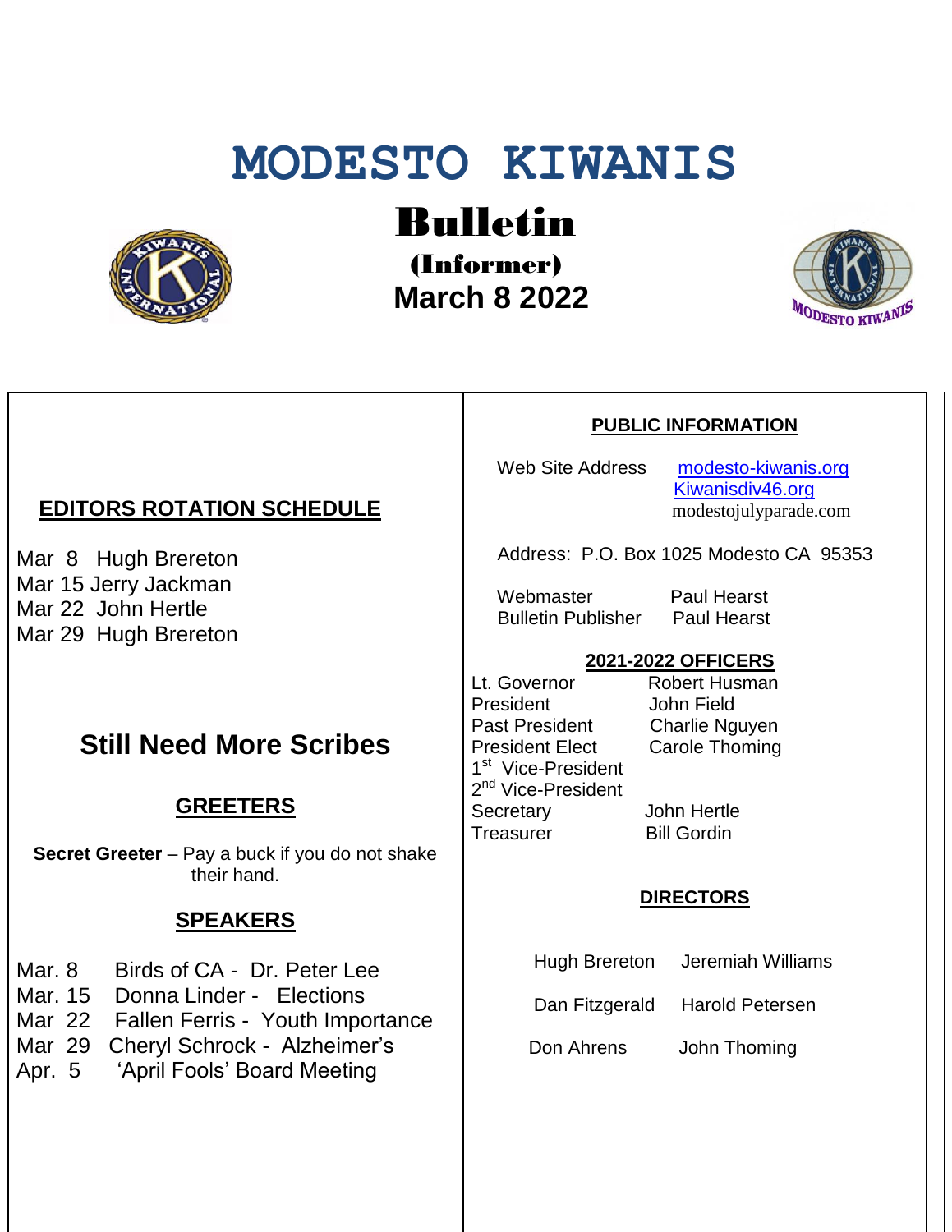-The Pledge was led by **Charlie Nguyen. Don Ahrens** led us in "America the Beautiful". And our **President, John Field**, led us win the Prayer. We were thus ready to proceed with the meeting.

**Craig Haupt** read off the potential ticket sales, and we are doing well, especially the **Thomings, John Field, Don Ahrens, Craig Haupt, Bill Gordin, Dan Fitzgerald, and Paul Hearst**. Keep up the good work!

**-Harold Petersen**, the proud grandfather, says his grandson, the hockey/baseball player worked out with NHL people present.

-Key Club called **Craig Haupt**, volunteering to work at the Crab and Chippino Fest. He felt they would be helpful on Saturday evening passing out meals and for clean-up

-High School scholarship applications are coming in, **John Field** reported. He is especially pleased that it averages two scholarship applications per school

-Recent passing's of Greater Modesto Kiwanis Club were reported in the Bee:

**Dave Ristau; Dave Rettig of Rettig Bros.; Al Autry** (Lt. Gov., baseball player, Bee writer); and, **Charles Niemann** (past President and Lt. Governor). May they rest in peace)

-**John Hertle** received a phone call that it was snowing at Pine Mountain Lake, so he drove up to ready the cabin for cold and snow, and then, on the same day, drove back to Modesto. I guess he loves his Tesla.

-**Craig Haupt** was not a ghost at the meeting: his trip to Florida to golf with a good friend was going to be without golf, so he figured the long trip, expenses, etc. and no golf, doomed the trip. Hopefully his friend feels better and they can do it later.

-Chris Field had a birthday recently, so we gave her a typical "Club" rendition of "Happy Birthday" which almost, but not quite, rendered her speechless. Mr. Haupt led us in this musical(?) task. She is doing really well after the latest surgery. John took her to three special dinners, and grandkids were present at one.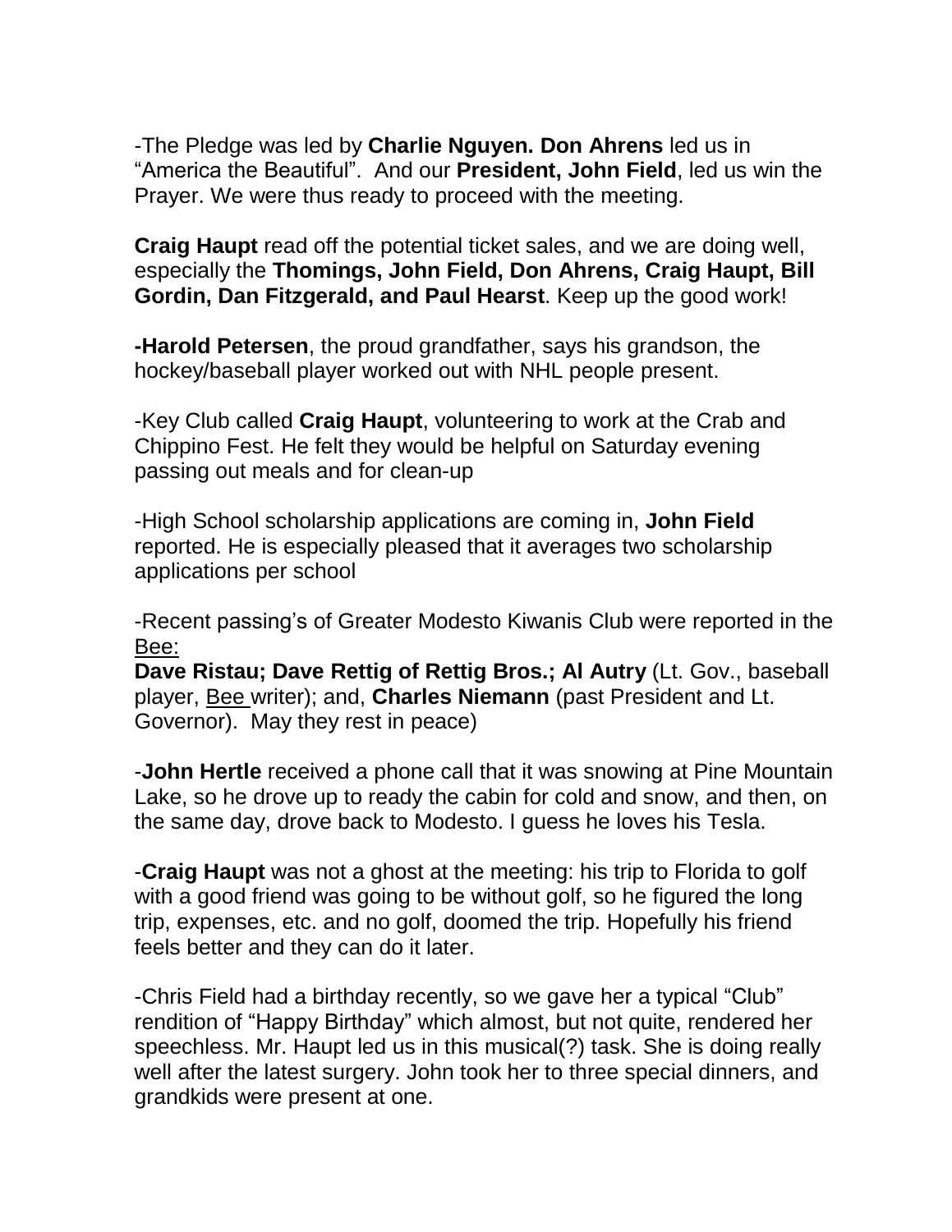**-Paul Hearst** gave a blood sample, and then received a phone call that they needed another donation as the first didn't work out. So he went AGAIN. Hope all is well

**-Don Ahrens** is the father of a young daughter, Ashlynn, who is graduating from Downey High School this year. She loves music and is a member of five bands, and is in the Band.. She needs to memorize all those songs. She had written about 15 songs for the bands. She loves Broadway and performing. Plays the bass. Right to be PROUD!

-**Jerry Jackman** has some seven boxes of old books for the Modesto Library's Friends of the Modesto Library Book drive. They are coming to pick them up

-For the many years that **Carole and John Thoming** have sold a lot (!) of fundraiser tickets, which benefit the local students with scholarships, we are doing to have the "**Carole and John Thoming Scholarship**" for the Charter School in Tracy funded by those ticket sales where their son is the principal. You guys deserve it! Thanks for your efforts.

-Peter Lee was our program, showing slides of his high quality photographs of birds in our area. He recently received the Association of Photographers (?) award for the quality of his photographs. He has written a book with photographs of the *Birds of California.* He also recited a poem about seeing and appreciating the birds that are around you. Good program.

Scribe of the Day

Hugh Brereton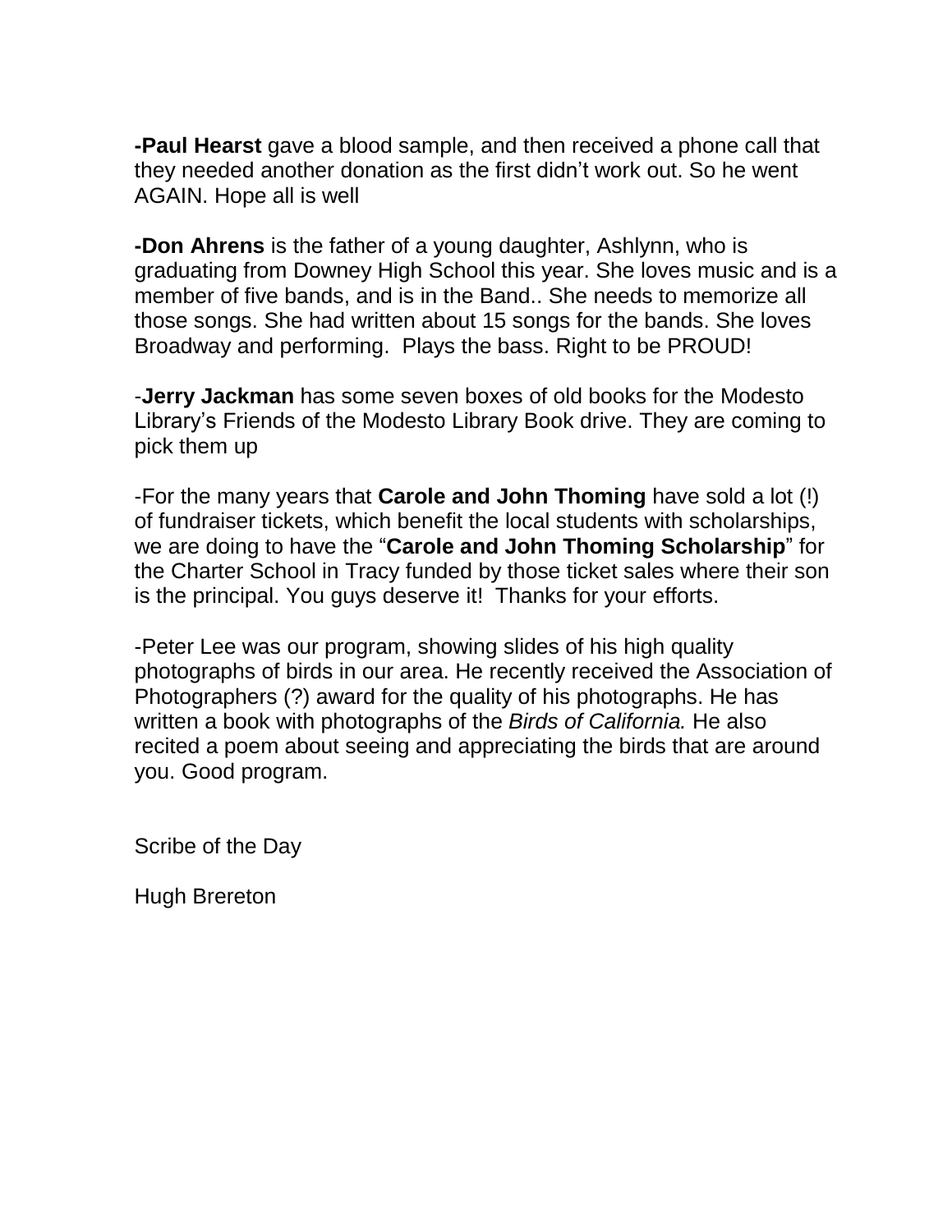Note From Editor

This is Erik Niemann. I wanted to let the Modesto Kiwanis know that my Dad **Charles Niemann** passed away Friday morning, March 4, 2022. He was 85. As you know he's been living with my mom Ingrid for the past 20 years in Lake of the Ozarks, Missouri. I remember visiting you at the Modesto Kiwanis a few times over the years. He was very proud to be the Lt. Governor in 2000-2001 I believe.

Here is a link to **Charles** obituary.

[https://hedgesscottfuneralhomes.com/tribute-ajax/print](https://hedgesscottfuneralhomes.com/tribute-ajax/print-obituary.html?id=3979)[obituary.html?id=3979](https://hedgesscottfuneralhomes.com/tribute-ajax/print-obituary.html?id=3979)

A shorter version of this obituary should be in Sunday's (March 13) Modesto Bee. The service is on Saturday, March 12 at 9am Pacific time. It will be shown on Zoom for anyone who would like to watch. A Youtube copy will be available a little later.

Charles treasured the time he spent with your club and the friends he had there.

Warm regards, Erik Niemann (Fresno, CA) My email is [erik@erikniemann.com](mailto:erik@erikniemann.com) 510-452-7914